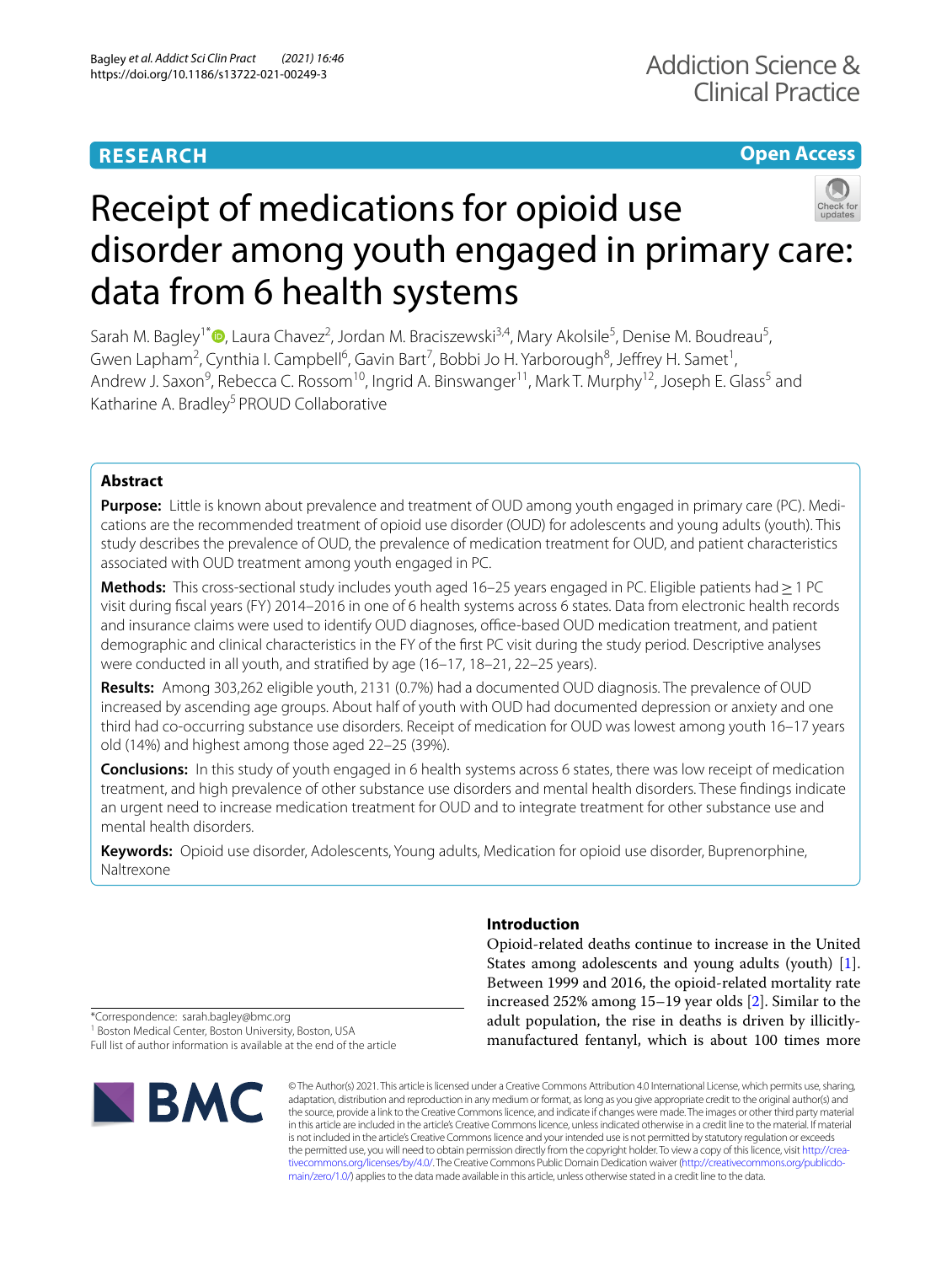potent than morphine and 50 times more potent than heroin [[2](#page-7-1), [3](#page-7-2)]. Emergency department visits and intensive care unit admissions related to opioid poisonings among youth have also increased [[2](#page-7-1)].

Rising opioid-related deaths have led to eforts to increase access to medication for opioid use disorder (OUD) for all ages [[4,](#page-7-3) [5\]](#page-7-4). Medication is considered the gold standard for treatment of OUD and improves OUD patient outcomes, including abstinence, retention in care, and survival [\[6](#page-7-5)[–9](#page-7-6)]. Although federal regulations limit access to methadone as a treatment for OUD for youth younger than 18 years, two of the FDA-approved medications for OUD (i.e., buprenorphine and naltrexone) can be prescribed in primary carethat care for youth (PC; e.g., office-based settings).

The American Academy of Pediatrics and the American Society for Addiction Medicine recommend that youth with OUD be treated medication [\[6](#page-7-5), [10](#page-7-7), [11](#page-7-8)]. Despite these recommendations, youth with OUD are often not treated with medication. In studies of both publicly and commercially insured youth with a diagnosis of OUD, only 4.5% of adolescents younger than 18 years and one in four young adults 18–22 years old received medications for OUD within three months of diagnosis [\[12](#page-7-9), [13\]](#page-7-10). Recent national U.S. data indicate that populationbased rates of buprenorphine prescriptions decreased among 15–34 year olds from 2009 to 2018, in contrast to all other age groups [[14\]](#page-7-11). None of these studies examined whether patients were engaged in PC. Engagement in PC may represent an important opportunity to offer medications for OUD to youth; most youth in the US see a PC provider and some have long-standing trusting relationships with them.

In the present study, we evaluated the prevalence of OUD and office-based medication treatment for OUD in a large sample of youth and young adults aged 16–25 (hereafter "youth") who received PC in one of 6 health systems across 6 states. The objectives of this study were to describe, among youth engaged in PC, (1) the prevalence of documented OUD, (2) the prevalence of office-based medication treatment for OUD, and (3) patient characteristics associated with OUD medication treatment.

#### **Methods**

## **Design and sample**

This was a cross-sectional, three-year, study using secondary data from Phase 1 of the PRimary care Opioid Use Disorders (PROUD) trial. The PROUD trial was a pragmatic, cluster-randomized implementation trial testing whether a collaborative care model for officebased addiction treatment increased use of medication for OUD in PC (2014–2016) [[15\]](#page-7-12). PROUD Phase

1 was a preliminary study to identify potential health systems to participate in the trial and assess the feasi-bility of cohort identification and data collection [\[16](#page-7-13), [17\]](#page-7-14). Six of eleven health systems participating in Phase 1 provided data for the present study of youth: Kaiser Permanente (KP) Washington, KP Northwest, KP Northern California, KP Colorado, Health Partners, and MultiCare. These included 5 integrated health delivery and insurance systems with access to claims data for care received *outside* the system and one feefor-service community health system serving a mixed urban, suburban, and rural population (MultiCare). Sites represented 6 states (Minnesota, Wisconsin, Colorado, California, Oregon, and Washington). Data on patient demographics and clinical characteristics were obtained from electronic health records (EHR) and insurance claims. Medication treatment was based on pharmacy dispensings in the EHR and claims data (5 integrated health systems) or medication orders in the EHR (1 health system)—referred to as prescriptions hereafter, as well as procedure codes (all sites). Data were not available for methadone treatment in Outpatient Treatment Programs (OTPs).

Patients were eligible if they had at least 1 PC visit in fscal years (FY) of 2014–2016, and were 16–25 years old at the time of their frst PC visit. Data were ascertained from electronic health records (EHR) and insurance claims data for the FY of their frst PC visit during the study period ("index FY" hereafter). Youth were included in analyses for their index FY. Youth were divided into 3 age groups: 16–17 years, 18–21 years, and 22–25 years. These groups were selected to allow comparisons across developmental stages based on prior work that has shown diferences [[18](#page-7-15)].

## **Primary outcomes**

The primary outcomes were  $(1)$  a diagnosis of OUD and  $(2)$  one or more prescription(s) for office-based OUD medication treatment (hereafter "treatment") documented in the index FY. OUD was defned using International Classifcation of Disease-9th edition (ICD-9-CM; until September 30, 2015) or ICD-10-CM diagnostic codes (starting October 1, 2015). Codes for both "active" and "in remission" OUD were included as providers can difer in their use of the codes (Additional fle [1:](#page-6-0) Table S1). A prescription for OUD medication was defned as documentation of 1 or more dispensings (5-sites), orders (1-site), or procedure codes (all sites) for buprenorphine approved for OUD (transmucosal or implanted) or naltrexone (oral or injectable) in the index FY. Secondarily, we report on 2 or more prescriptions and/or procedures in a FY as a proxy for medication taking.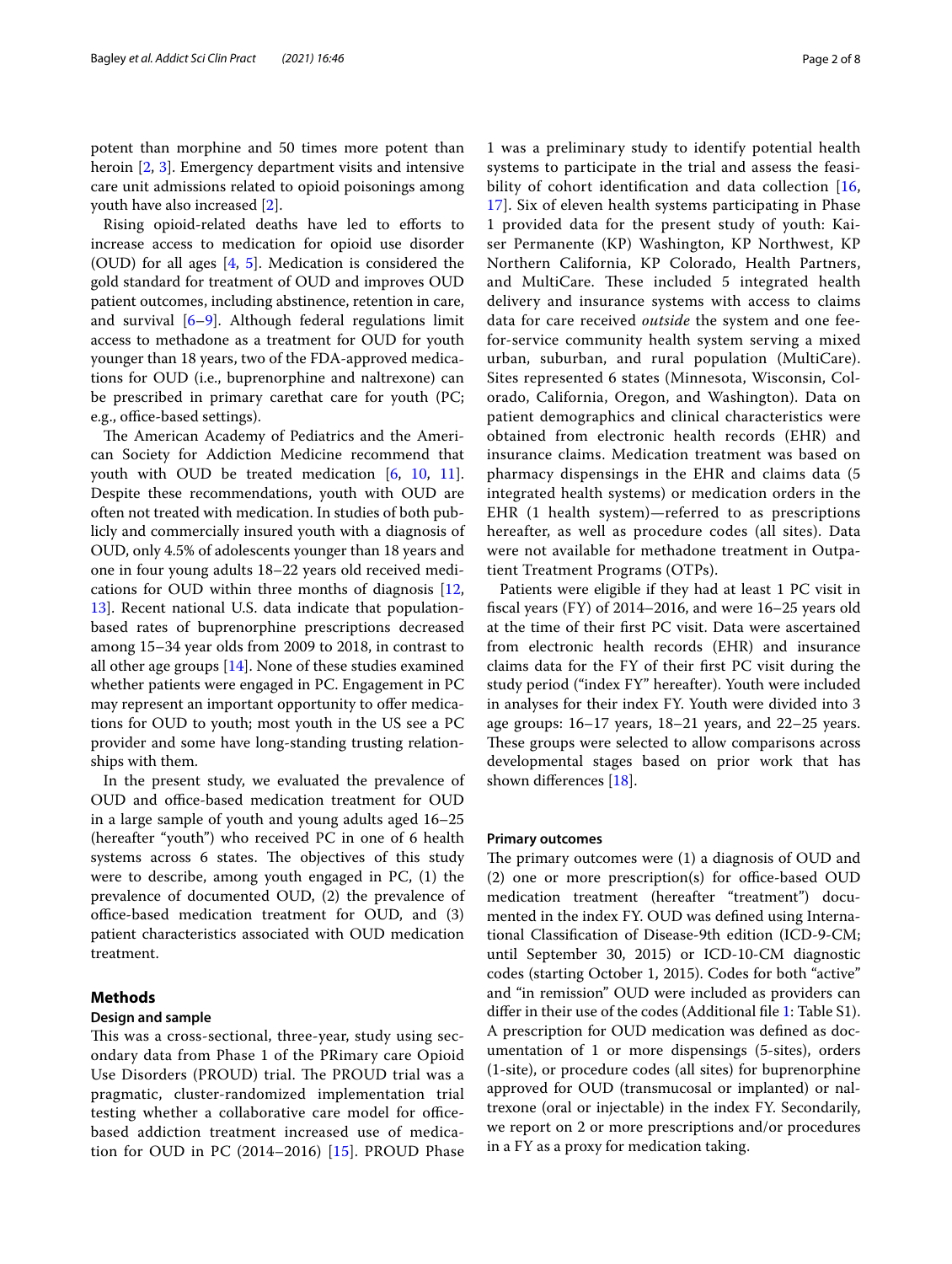## **Patient characteristics**

Patient demographics included gender, age, race/ethnicity, and insurance type at the time of frst PC visit. Clinical characteristics were collected in the index FY and included ICD9/10 diagnoses of other substance use disorders (tobacco, alcohol, cannabis, and stimulants), opioid overdose, and psychiatric diagnoses (depression, anxiety, attention defcit disorder, serious mental illness, and eating disorder).

### **Analysis**

We frst characterized the demographic and clinical characteristics of youth with and without documented OUD in the index FY. Among youth with documented OUD, we described characteristics across the three age groups  $(16–17, 18–21,$  and 22–25 years). The prevalence  $(95%$ confdence intervals [CIs]) of prescriptions for each type of OUD medication (buprenorphine, injectable naltrexone, and oral naltrexone), as well as no OUD treatment, were described graphically across age groups. Finally, we compare the prevalence (95% CIs) of demographic and clinical characteristics in patients with OUD who received medication treatment and those who did not, in the overall sample.

The study was approved by the Kaiser Permanente Washington Institutional Review Board (IRB), and all sites ceded to the Kaiser Permanente Washington IRB except MultiCare who used MultiCare's IRB for review and approval.

## **Results**

## **Characteristics of youth with documented opioid use disorder**

Among 303,262 PC patients 16–25 years old, 2,131 individuals had a documented OUD diagnosis in the index FY. The prevalence of documented OUD was higher with increasing age from 0.16% among 16–17 year olds, to 0.67% among 18–21 year olds, and 1.02% among 22–25 year olds.

Youth with OUD were predominantly male and White, with a substantial burden of tobacco, alcohol, cannabis, and stimulant use disorders (Table [1](#page-2-0)). Over 3% had a documented opioid overdose in the FY. Table [2](#page-3-0) compares demographic and clinical characteristics in youth with OUD across the 3 age groups. Rates of documented substance use and mental health comorbidity tended to be higher in younger patients (Table [2](#page-3-0)).

<span id="page-2-0"></span>**Table 1** Characteristics of youth age 16–25 years with and without opioid use disorder (OUD)

|                                     | $OUD (N = 2131)$ | No OUD<br>$(N = 301, 131)$ |
|-------------------------------------|------------------|----------------------------|
|                                     | %                | %                          |
| Gender                              |                  |                            |
| Female                              | 40.7             | 56.1                       |
| Race/ethnicity                      |                  |                            |
| Hispanic                            | 8.7              | 15.0                       |
| White                               | 77.0             | 57.1                       |
| Black/African American              | 3.1              | 7.8                        |
| Asian                               | 1.7              | 10.2                       |
| Native American/Alaska Native       | 0.7              | 0.4                        |
| Hawaiian/Pacific Islander           | 0.4              | 0.7                        |
| Multiracial                         | 4.7              | 3.1                        |
| Other                               | 0.9              | 1.0                        |
| Unknown                             | 2.8              | 4.8                        |
| Insurance type <sup>a</sup>         |                  |                            |
| Medicare                            | 0.1              | 0.4                        |
| Commercial                          | 82.7             | 83.1                       |
| Medicaid and other state subsidized | 12.3             | 10.2                       |
| Uninsured                           | 4.8              | 6.3                        |
| Tobacco use disorder                | 53.5             | 5.3                        |
| Alcohol use disorder                | 24.6             | 1.4                        |
| Cannabis use disorder               | 32.9             | 1.6                        |
| Stimulant use disorder              | 27.8             | 0.3                        |
| Opioid overdose                     | 3.6              | 0.0                        |
| Depressive disorders                | 43.4             | 12.2                       |
| Anxiety disorder                    | 47.4             | 13.7                       |
| Serious mental illness <sup>b</sup> | 10.1             | 1.2                        |
| Attention Deficit Disorder          | 13.1             | 6.0                        |
| Eating disorder                     | 1.9              | 0.6                        |

<sup>a</sup> Excludes one health system with missing insurance data

**b** Serious mental illness defined as schizophrenia and bipoloar disorder

## **Proportion of those with documented OUD with medication treatment**

Overall, 35% (95% CI 33–37%) of youth with OUD received OUD treatment at some time during the index FY. Among 16–17 year-olds with OUD, 14% received treatment: 10% buprenorphine, 5% oral naltrexone, and 3% injectable naltrexone (some received more than one medication) (Fig. [1\)](#page-4-0). For 18–21 year-olds, 32% received treatment: 28% buprenorphine, 4% oral naltrexone, and 2% injectable naltrexone. For 22–25 year-olds, 39% received treatment: 37% buprenorphine, 2% oral naltrexone, and 1% injectable naltrexone.

Overall, 86% of youth receiving buprenorphine had at least two prescriptions for buprenorphine. In contrast, only 46% of youth receiving injectable naltrexone and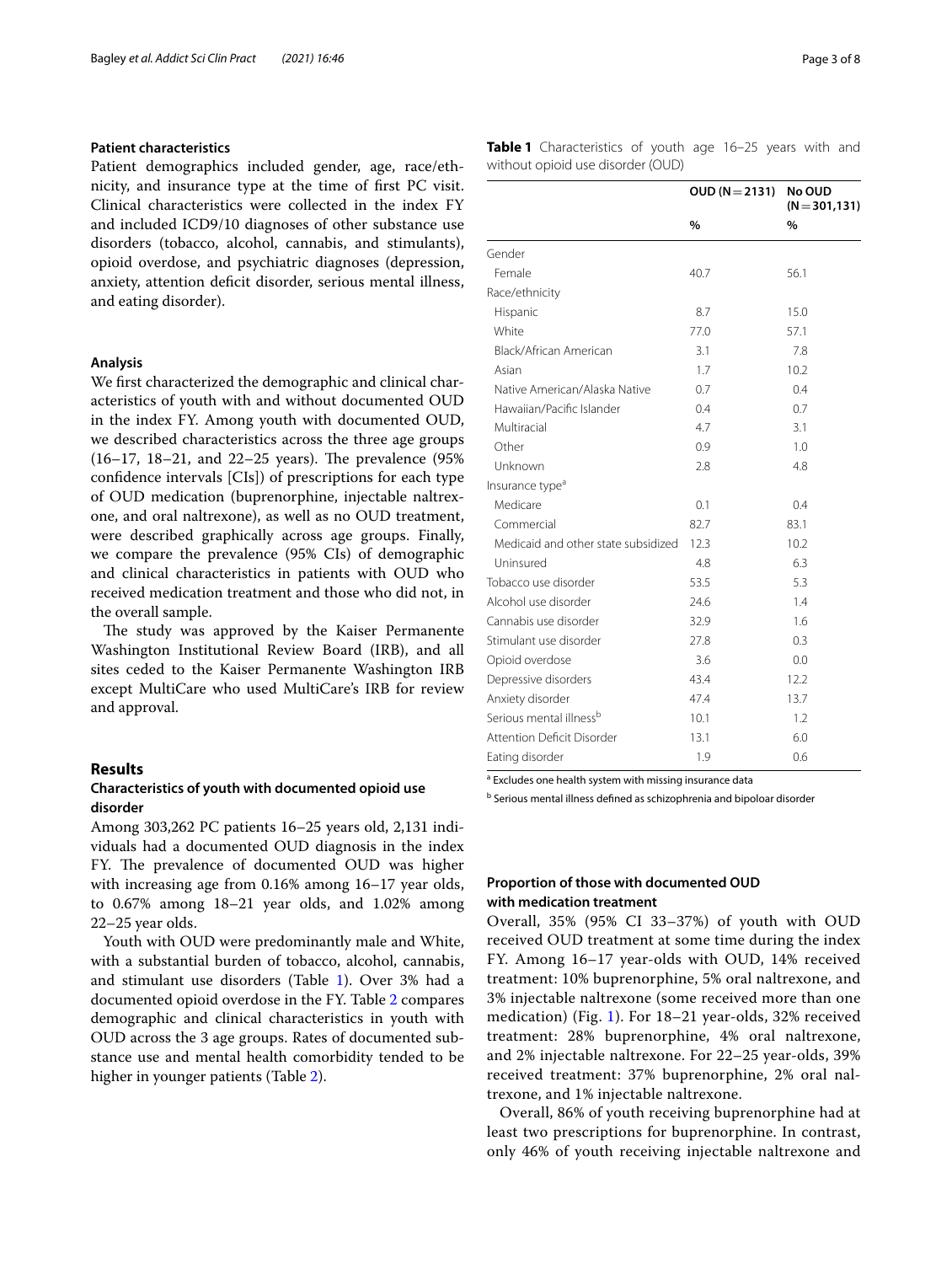|                                     | $16-$<br>17 years<br>$(N = 119)$<br>% | 18–<br>21 years<br>$(N = 664)$<br>% | 22-25 years<br>$(N = 1348)$<br>% |  |
|-------------------------------------|---------------------------------------|-------------------------------------|----------------------------------|--|
| Gender                              |                                       |                                     |                                  |  |
| Female                              | 55.5                                  | 41.9                                | 38.8                             |  |
| Race/ethnicity                      |                                       |                                     |                                  |  |
| Hispanic                            | 17.7                                  | 9.2                                 | 7.7                              |  |
| Caucasian                           | 68.1                                  | 75.8                                | 78.4                             |  |
| Black/African American              | 2.5                                   | 2.9                                 | 3.3                              |  |
| Asian                               | 2.5                                   | 2.1                                 | 1.5                              |  |
| Native American/Alaska<br>Native    | 0.0                                   | 0.9                                 | 0.6                              |  |
| Hawaiian/Pacific Islander           | 0.0                                   | 0.2                                 | 0.5                              |  |
| Multiracial                         | 9.2                                   | 5.1                                 | 4.0                              |  |
| Other                               | 0.0                                   | 0.9                                 | 1.0                              |  |
| Unknown                             | 0.0                                   | 3.0                                 | 3.0                              |  |
| Insurance type <sup>a</sup>         |                                       |                                     |                                  |  |
| Medicare                            | 0.0                                   | 0.0                                 | 0.2                              |  |
| Commercial                          | 83.0                                  | 86.9                                | 80.6                             |  |
| State subsidized                    | 14.8                                  | 10.5                                | 13.0                             |  |
| Uninsured                           | 2.3                                   | 2.5                                 | 6.2                              |  |
| Tobacco use disorder                | 42.9                                  | 56.3                                | 53.0                             |  |
| Alcohol use disorder                | 45.4                                  | 24.0                                | 23.1                             |  |
| Cannabis use disorder               | 64.7                                  | 40.5                                | 26.3                             |  |
| Stimulant use disorder              | 31.9                                  | 30.3                                | 26.3                             |  |
| Opioid overdose                     | 2.5                                   | 3.5                                 | 3.7                              |  |
| Depressive disorders                | 77.3                                  | 43.4                                | 40.4                             |  |
| Anxiety disorder                    | 65.6                                  | 46.2                                | 46.3                             |  |
| Serious mental illness <sup>b</sup> | 15.1                                  | 9.3                                 | 10.1                             |  |
| Attention Deficit Disorder          | 31.9                                  | 13.0                                | 11.6                             |  |
| Eating disorder                     | 3.4                                   | 3.2                                 | 1.2                              |  |

<span id="page-3-0"></span>**Table 2** Characteristics of youth 16–25 years with opioid use disorder stratifed by age

<sup>a</sup> Excludes one health system with missing insurance data

<sup>b</sup> Serious mental illness defined as schizophrenia and bipoloar disorder

33% of youth receiving oral naltrexone had at least two prescriptions for naltrexone.

## **Youth with documented OUD: comparison of those with and without medication treatment**

In the overall sample with OUD, youth who had OUD medication treatment were less likely than those without medication treatment to have documented depressive disorder (36% vs. 48%), anxiety disorder (42% vs. 50%), serious mental illness (6.9% vs. 12%) or an eating disorder  $(0.8\% \text{ vs. } 2.5\%)$  (Table [3](#page-5-0)). There were no differences in the prevalence of sex, race/ethnicity, insurance status, overdose or tobacco or other substance use disorder in those with and without medication treatment.

The age stratified results can be found in Additional fle [2](#page-6-1): Appendix S1.

## **Discussion**

Documented diagnosis of OUD increased with age in this observational study of youth 16 to 25 years old engaged in PC in 6 large U.S. health systems. Among youth with documented OUD, approximately 2 in 3 had depressive or anxiety disorders, half had a tobacco use disorder, 2 in 5 had cannabis use disorders, and 1 in 3 had alcohol or stimulant disorders documented in their EHRs or health insurance claims. The prevalence of office-based OUD medication treatment among youth with OUD increased with age: fewer than 1 in 6 of youth ages 16–17 received buprenorphine or naltrexone while approximately 1 in 3 of those 18–25 years received medication treatment. Buprenorphine was more commonly prescribed compared to naltrexone among all age groups and was more commonly reflled or reordered after the initial prescription. Youth with OUD who were treated with buprenorphine or naltrexone were less likely than those who were not to have mental health disorders documented in EHR or claims data in the same FY.

The prevalence of medication treatment of OUD was higher in our overall sample than in previous studies of youth in large commercial and public insurance cohorts between 2001 and 2018 [[12,](#page-7-9) [13](#page-7-10), [19\]](#page-7-16). In those studies, 4.7% of youth under 18 years covered by Medicaid and 9.7% of youth 16–17 year with commercial insurance received OUD medications in the three and six months after diagnosis of OUD, respectively. In our sample, about 14% of 16–17 year-olds had at least one prescription for OUD medication in a 1 year period. Similarly, young adults in our sample (18–25 years) had a higher prevalence of OUD treatment than in prior studies. Hadland et al. found that 22–31% of young adults with Medicaid and commercial insurance received medications for OUD within 3 months of an OUD diagnosis [\[12](#page-7-9)]. In our sample, 32–39% of young adults received medications for OUD in a 12 month period. One potential explanation for the higher prevalence of OUD treatment in our study than in prior studies of youth and young adults, is that youth in our study might have been more engaged in medical care. Our study sample included only youth who had a PC visit in the same year. Further, OUD diagnoses could have occurred within addiction treatment programs in most study health systems. Prior studies of youth with nonfatal overdose have found a low prevalence of medication treatment of OUD [\[18](#page-7-15), [20](#page-7-17), [21](#page-7-18)]. In our study, youth with and without treatment of OUD had comparable rates of nonfatal OD. Of note, these other studies evaluated receipt of medication after a new OUD diagnosis or nonfatal OD. In this study, we report the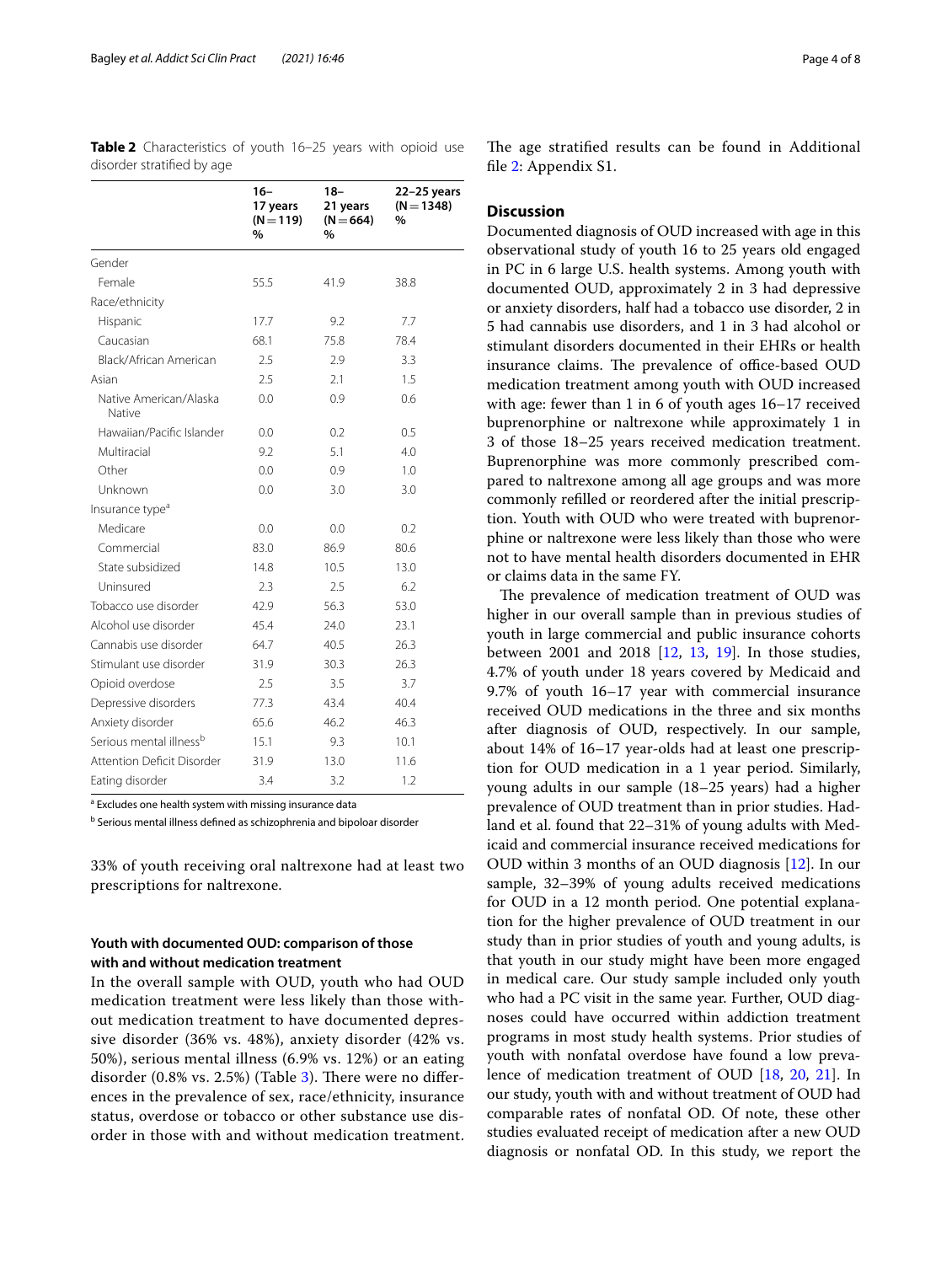

<span id="page-4-0"></span>prevalence of OUD medications in the same FY as the OUD diagnosis or nonfatal OD.

In this study, 86% of young people who started buprenorphine received more than one prescription while only half who started injectable naltrexone received more than one prescription. While injectable naltrexone is an efective medication for treating OUD, patients must be abstinent from opioids prior to starting which is a challenge for many patients [[22](#page-7-19)]. Although these barriers in naltrexone initiation have been well described in adult populations  $[23-25]$  $[23-25]$  there are fewer data about naltrexone treatment in youth [\[12](#page-7-9)]. Youth in this study were treated with oral naltrexone as often as injectable naltrexone. Those prescriptions could represent a trial before a planned transition to injectable naltrexone, but our data do anot allow further clarifcation of this. FDA's approval of buprenorphine starting at age 16, but approval of naltrexone starting at age 18, may also impact decisions about medication choices. There is a need for a more nuanced understanding of how patients, providers, and families are making decisions about starting and continuing OUD medication treatment.

The prevalence of co-occurring other substance use disorder and mental health disorders was very high in this sample of youth with OUD, particularly for 16–17 year olds. Fifty-four percent of youth with OUD also had a tobacco use disorder. A recent study fnding that only  $\sim$  5% of youth with nicotine use disorder received pharmacotherapy and/or counseling. Ref. [[26](#page-7-22)] highlights the importance of treating all substance use disorders in youth once they are engaged in treatment for OUD. More than half of the youth with OUD in our study had documented anxiety or depressive symptoms, higher than a prior study of youth in an outpatient substance use treatment program where the prevalence was less than  $25\%$  [\[27](#page-7-23)]. The higher prevalence of cooccurring disorders in the present sample may refect the study sample. Some of the study health systems had internal treatment for mental health and substance use disorders, which could have led to increased documentation and treatment. It is possible that some patients could have been diagnosed with OUD in the process of mental health or substance use disorder treatment. However, this high prevalence also highlights the urgency of providing treatment for mental health and SUD in addition to OUD. The prevalence of mental health conditions was lower in patients treated with medications for OUD. This may indicate that mental health providers—including prescribers such as psychiatrists—are often not trained to treat youth with OUD with medications. Given the high prevalence of mental health disorders, further work is needed to ensure that providers treating mental health conditions in youth are prepared to offer evidence-based treatment.

In this study, more than half of the 16–17 year olds with an OUD were female. However, the proportion of youth with OUD who were female decreased as age increased. Although this is not consistent with one study of Medicaid-insured youth with OUD [\[12\]](#page-7-9), other studies of youth experiencing nonfatal opioid overdose have found a higher proportion of females in younger age groups, with decreases in the proportion who are female as age increases  $[18, 21]$  $[18, 21]$  $[18, 21]$ . These sex- and age-based differences in youth with OUD may be the result of secular trends and warrant future study to ensure that age-appropriate, tailored interventions are ofered to females and males.

Despite the higher treatment prevalence in this sample compared to prior studies, there remains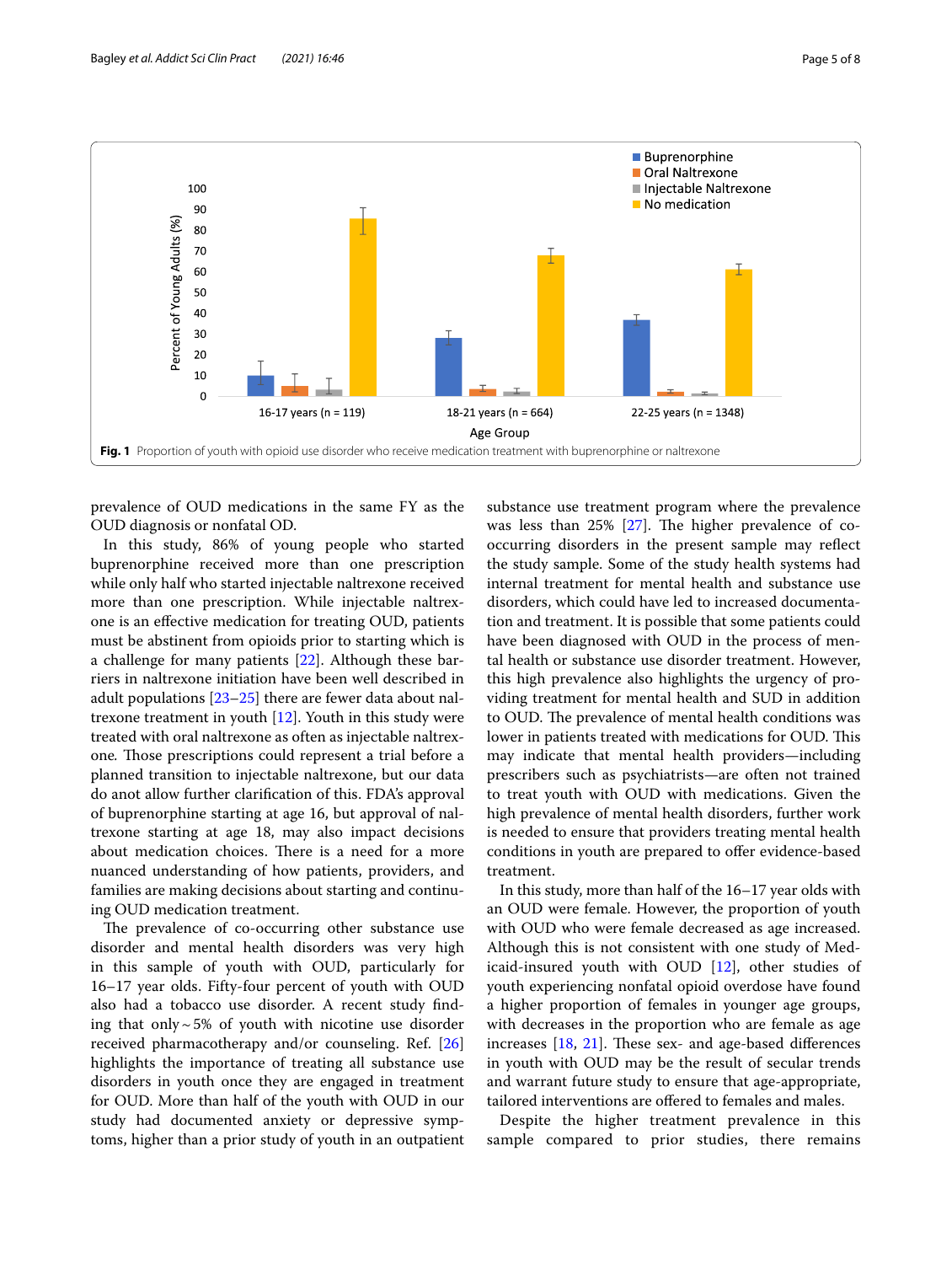<span id="page-5-0"></span>**Table 3** Prevalence of demographic and clinical characteristics and 95% confdence intervals in youth with opioid use disorder (OUD) with and without documented treatment with medications for OUD ( $N=2131$ )

|                                     | Medication<br>treatment <sup>a</sup> (n = 752)<br>%, (95% CI) | No<br>treatment<br>$(n=1379)$<br>%, (95% CI) |
|-------------------------------------|---------------------------------------------------------------|----------------------------------------------|
| Female                              | 38 (35, 42)                                                   | 42 (39, 45)                                  |
| Race/ethnicity                      |                                                               |                                              |
| Hispanic                            | 8.8 (6.9, 11)                                                 | 8.7(7.3, 10)                                 |
| Caucasian                           | 79 (76, 82)                                                   | 76 (74, 78)                                  |
| Black/African American              | 1.9(1.0, 3.1)                                                 | 3.8(2.9, 5)                                  |
| Asian                               | 1.2(0.5, 2.3)                                                 | 2.0(1.4, 2.9)                                |
| NA/AN                               | 0.5(0.1, 1.4)                                                 | 0.7(0.3, 1.3)                                |
| Hawaiian/Pacific Islander           | 0.8(0.3, 1.7)                                                 | 0.1(0.02, 0.5)                               |
| Multiracial                         | 3.9(2.6, 5.5)                                                 | 5.1(4, 6.4)                                  |
| Other                               | 0.8(0.3, 1.7)                                                 | 0.9(0.5, 1.6)                                |
| Unknown                             | 3.1(1.9, 4.6)                                                 | 2.7(1.9, 3.7)                                |
| Insuranceb                          |                                                               |                                              |
| Medicare                            | 11 (8.7, 13)                                                  | 13(11, 16)                                   |
| Commercial                          | 85 (83, 88)                                                   | 81 (78, 83)                                  |
| State subsidized                    | 0(0, 0.5)                                                     | 0.2(0.02, 0.7)                               |
| Uninsured                           | 3.8(2.5, 5.4)                                                 | 5.6(4.3, 7.2)                                |
| Tobacco UD                          | 56 (52, 59)                                                   | 52 (50, 55)                                  |
| Alcohol UD                          | 21 (18, 24)                                                   | 26 (24, 29)                                  |
| Cannabis UD                         | 34 (31, 38)                                                   | 32 (30, 35)                                  |
| Stimulant UD                        | 30 (26, 33)                                                   | 27 (25, 29)                                  |
| OD                                  | 3.3(2.2, 4.9)                                                 | 3.7(2.8, 4.8)                                |
| Depression                          | 36 (32, 39)                                                   | 48 (45, 50)                                  |
| Anxiety                             | 42 (38, 45)                                                   | 50 (48, 53)                                  |
| Serious mental illness <sup>c</sup> | 6.9(5.2, 9.0)                                                 | 12 (10, 14)                                  |
| <b>ADD</b>                          | 11(9.1, 14)                                                   | 14(12, 16)                                   |
| Eating disorder                     | 0.8(0.3, 1.7)                                                 | 2.5(1.8, 3.5)                                |

*NA/AN* Native American/Alaskan American, *OD* opioid overdose, *UD* use disorders, *ADD* attention deficit disorder

Bolded results are significant at p < 0.05

<sup>a</sup> One or more prescriptions or procedure codes for buprenorphine and/or naltrexone in the fscal year of index visit

**b** Excludes one health system with missing insurance data

<sup>c</sup> Serious mental illness defined as schizophrenia and bipoloar disorder

a signifcant opportunity to improve access to and engagement in medication treatment for youth with OUD and co-occurring mental health disorders. Ofering OUD treatment in PC is not only safe and efective [[28](#page-7-24)[–30](#page-7-25)], but is also likely more convenient and less stigmatizing for patients. Moreover, PC and specialty physicians can treat the patient's OUD in the context of their other health needs. Future work should focus on identifying the provider characteristics associated with

diagnosis and treatment of OUD; such information could inform improvements in systems of care for this population. For those youth receiving specialty mental health services or other SUD treatment, OUD treatment can be integrated into their other mental health and SUD care. Most SUD, including OUD, typically frst manifest in the age group that is the focus of this work. Prioritizing early treatment of OUD would likely move these young people into a recovery trajectory sooner in their lifespan to prevent a lifetime of disability.

## **Limitations**

There are limitations to this study. First, it is cross-sectional, and we were not able to identify incident OUD diagnoses or study the temporality of any associations. In addition, we could not determine whether OUD treatment was prescribed from PC or specialty care settings. The optimal approach for identifying outpatient prescriptions in EHR-based health services research is to use pharmacy medication dispensing data; one health system in this study only had medication orders from the EHR. Despite also using procedure codes to capture medications administrated in the office at all sites, either data source may have resulted in some misclassifcation of treatment status. We were not able to identify methadone treatment of OUD. Thus, it is possible that we may have underestimated OUD treatment to some extent, particularly for those 18 years and over. In addition, the sample of 16–17 years olds was limited. We previously reported OUD treatment variation by site, and believe much of the observed variation is true diferences in treatment practices at the sites  $[16]$  $[16]$ . The high prevalence of alcohol use disorder (AUD) in this sample raises the possibility that some participants were prescribed naltrexone for AUD and not OUD. Although over 80% of patients received 2 or more buprenorphine prescriptions—suggesting that buprenorphine was at least initiated by the patient—it is possible that for some patients the two prescriptions represented the induction prescription and the frst home prescription. This would lead to an overestimate of how many patients engaged in OUD medication treatment. Five of the health systems in this analysis have integrated mental health care, so that these youth could have greater access to mental health and substance use care than other youth. This may have led to increased opportunity for and documentation of substance use and mental health diagnoses. As a result, our findings may not generalize to other health care settings. Finally, health systems participating in this study were exploring participating in a future implementation trial treating OUD in PC. Thus, they may have been more open than other health systems to providing medications for OUD.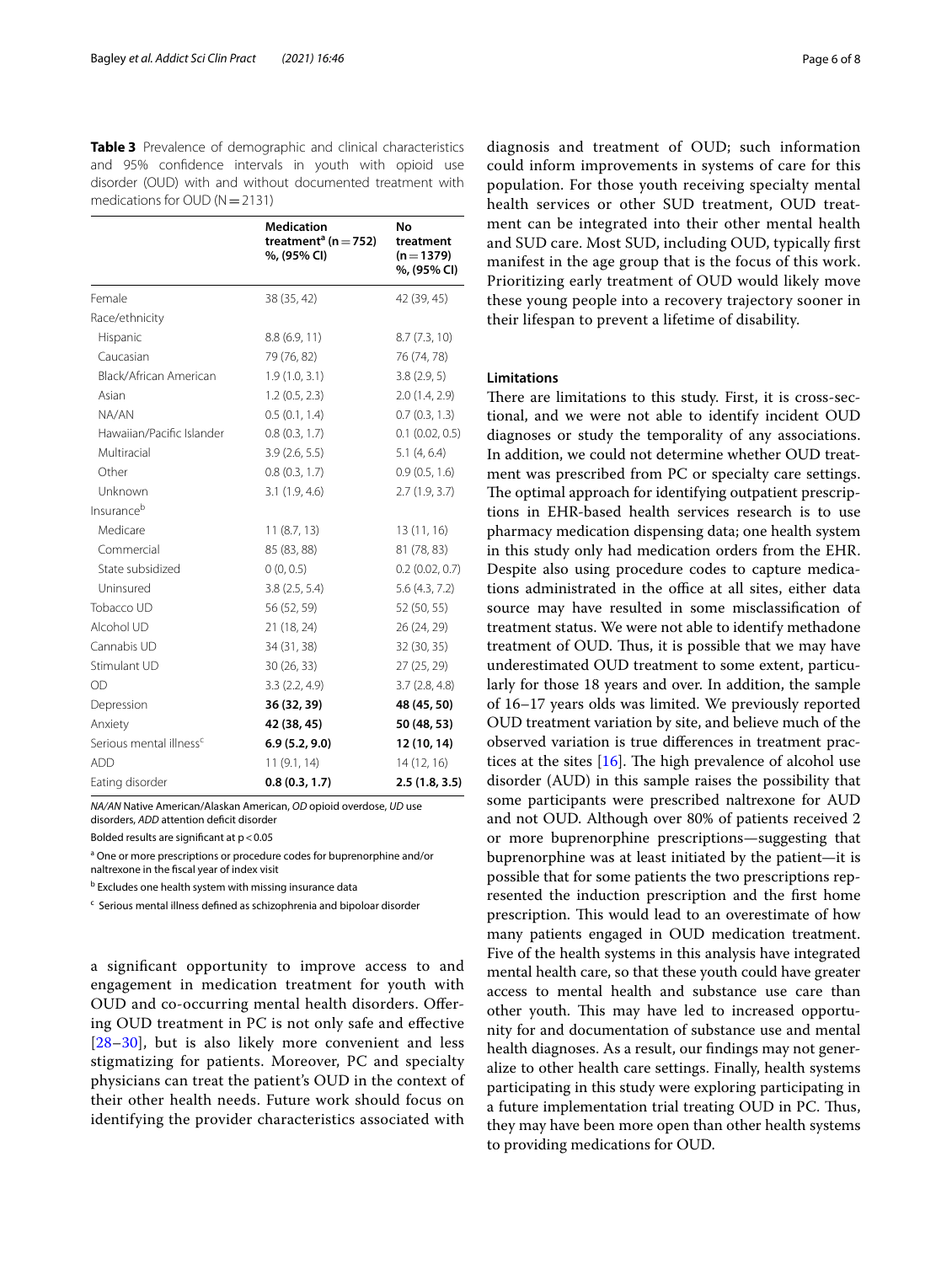## **Conclusions**

In this study of over 300,000 patients 16–25 years old from 6 health systems, 0.7% had a documented OUD. Among patients with OUD, 65% had no documented OUD treatment. Signifcant opportunity exists to improve access to OUD treatment among afected youth. Moreover, the high prevalence of other substance use and mental health disorders among youth with OUD, indicate an urgent need for treatment of OUDs that also addresses polysubstance use and mental health disorders.

#### **Abbreviations**

PC: Primary care; OUD: Opioid use disorder; FY: Fiscal year; HER: Electronic health record; AAP: American Academy of Pediatrics.

## **Supplementary Information**

The online version contains supplementary material available at [https://doi.](https://doi.org/10.1186/s13722-021-00249-3) [org/10.1186/s13722-021-00249-3](https://doi.org/10.1186/s13722-021-00249-3).

<span id="page-6-0"></span>**Additional fle 1: Table S1.** International Classifcation of Diseases, Ninth and Tenth Revision, Clinical Modifcation codes used to defne Opioid Use Disorder (OUD).

<span id="page-6-1"></span>**Additional fle 2: Appendix S1.** Prevalence of demographic and clinical characteristics and 95% confdence intervals in youth with opioid use disorder (OUD) with and without documented treatment with medications for OUD stratified by age (N=2131).

#### **Acknowledgements**

We want to thank Samantha Schoenberger for her assistance with reviewing references and assistance with proof-reading the article.

José Szapocznik—Department of Public Health Sciences, University of Miami Miller School of Medicine; Jane M. Liebschutz—Division of General Internal Medicine Center for Research on Health Care University of Pittsburgh School of Medicine; Brian K. Ahmedani—Center for Health Policy and Health Services Research, Henry Ford Health System; Department of Psychiatry, Henry Ford Health System; Bethann Mangel Pfugeisen—MultiCare Institute for Research and Innovation, MultiCare Health System WA; Robert P. Schwartz— Friends Research Institute; Angela L. Stotts—The University of Texas Health Science Center at Houston (UTHealth), McGovern Medical School. Department of Family & Community Medicine; Thomas F. Northrup—The University of Texas Health Science Center at Houston (UTHealth), McGovern Medical School. Department of Family & Community Medicine; Viviana E. Horigian—Department of Public Health Sciences, University of Miami Miller School of Medicine; Angela J. Silva—MultiCare Institute for Research and Innovation, MultiCare Health System WA

#### **Disclosures**

Dr. Campbell has received support managed through her institution from the Industry PMR Consortium, a consortium of companies working together to conduct postmarketing studies required by the Food and Drug Administration that assess risks related to opioid analgesic use. Dr. Saxon has served as a consultant to Invdivior, Inc., received travel support from Alkermes, Inc., and received royalties from UpToDate, Inc. Dr. Boudreau has received support through her institution (KPWA) from Syneos Health to conduct FDA-mandated post-marketing research on the risks of opioid analgesic use.

#### **Authors' contributions**

SMB designed the study, wrote the protocol for analysis, provided input for the statistical analyses, interpreted the study's fndings, wrote the frst draft of the manuscript, reviewed and revised the manuscript, and edited and approved the fnal manuscript as submitted. LC and JMB contributed to the design of the study, gave input for the statistical analyses, interpreted the study's fndings, reviewed and revised the manuscript, and edited and approved the fnal

manuscript as submitted. MA conducted all statistical analyses, interpreted the study's fndings, reviewed and revised the manuscript, and approved the fnal manuscript as submitted. DMB provided input for the statistical analyses, interpreted the study's fndings, reviewed and revised the manuscript, and edited and approved the fnal manuscript as submitted. GL, CIC, GB, BJHY, JHS, AJS, RCR, IAB, MTM, and JEG interpreted the study's fndings, reviewed and revised the manuscript, and edited and approved the fnal manuscript as submitted. KAB contributed to the design of the study, provided input for the statistical analyses, interpreted the study's fndings, reviewed and revised the manuscript, and edited the fnal manuscript as submitted. All authors read and approved the fnal manuscript.

#### **Funding**

Research reported in this publication was supported by the National Institute On Drug Abuse of the National Institutes of Health under Award Number UG1DA040314. The content is solely the responsibility of the authors and does not necessarily represent the official views of the National Institutes of Health. Dr. Bagley has research support through the National Institute on Drug Abuse of the National Institutes of Health under Award Number K23DA044324-01. Dr. Saxon has support under 5 UG1 DA013714-18. Dr. Szapocznik has research support through the National Institute on Drug Abuse of the National Institutes of Health under Award Number UG1DA013720. Dr. Bart has research support through the National Institute on Alcohol Abuse and Alcoholism of the National Institutes of Health under Award Number UG1DA040316. Dr. Glass has research support through the National Institute on Drug Abuse of the National Institutes of Health under Award Number K01AA023859. Dr. Liebschultz has research support through the National Institute on Drug Abuse of the National Institutes of Health under Award Number 5 UG1 DA049436-03. Dr. Silva has research support through the National Institute on Drug Abuse of the National Institutes of Health under Award Number U10 DA013714. Dr. Horigan has research support through the National Institute on Drug Abuse of the National Institutes of Health under Award Number UG1DA013720.

#### **Availability of data and materials**

The current data use agreements we have in place with the sites for Phase 1 don't allow for data sharing by the lead node.

## **Declarations**

#### **Ethics approval and consent to participate**

The study was approved by the Kaiser Permanente Washington Institutional Review Board (IRB), and other sites ceded to the Kaiser Permanente Washington IRB.

#### **Consent for publication**

Not applicable.

#### **Competing interests**

Dr. Yarborough has received support through her institution from Syneos Health to conduct FDA-mandated post-marketing research on the risks of opioid analgesic use. Dr. Schwartz has served as a consultant to Verily Life Sciences.

#### **Author details**

<sup>1</sup> Boston Medical Center, Boston University, Boston, USA. <sup>2</sup> Nationwide Children's Hospital, Abigail Wexner Research Institute, Columbus, USA. <sup>3</sup>Center for Health Policy and Health Services Research, Henry Ford Health System, Detroit, USA. <sup>4</sup> Department of Psychiatry, Henry Ford Health System, Detroit, USA. <sup>5</sup> Kaiser Permanente Washington Health Research Institute, Seattle, USA.<br><sup>6</sup> Division of Pesearch, Kaiser Permanente Northern California, Oakland, USA. <sup>6</sup> Division of Research, Kaiser Permanente Northern California, Oakland, USA. University of Minnesota Medical School/Hennepin Healthcare, Minneapolis, USA. <sup>8</sup> Kaiser Permanente Northwest Center for Health Research, Portland, USA. <sup>9</sup> Center of Excellence in Substance Addiction Treatment and Education, VA Puget Sound Health Care System/University of Washington School of Medicine, Seattle, USA. <sup>10</sup>Health Partners Institute/University of Minnesota, Minneapolis, USA. 11Colorado Permanente Medical Group, Kaiser Permanente Colorado, The University of Colorado School of Medicine and The Kaiser Permanente Bernard J. Tyson School of Medicine, Aurora, USA. <sup>12</sup>MultiCare Institute for Research and Innovation, MultiCare Health System WA, Tacoma, USA.